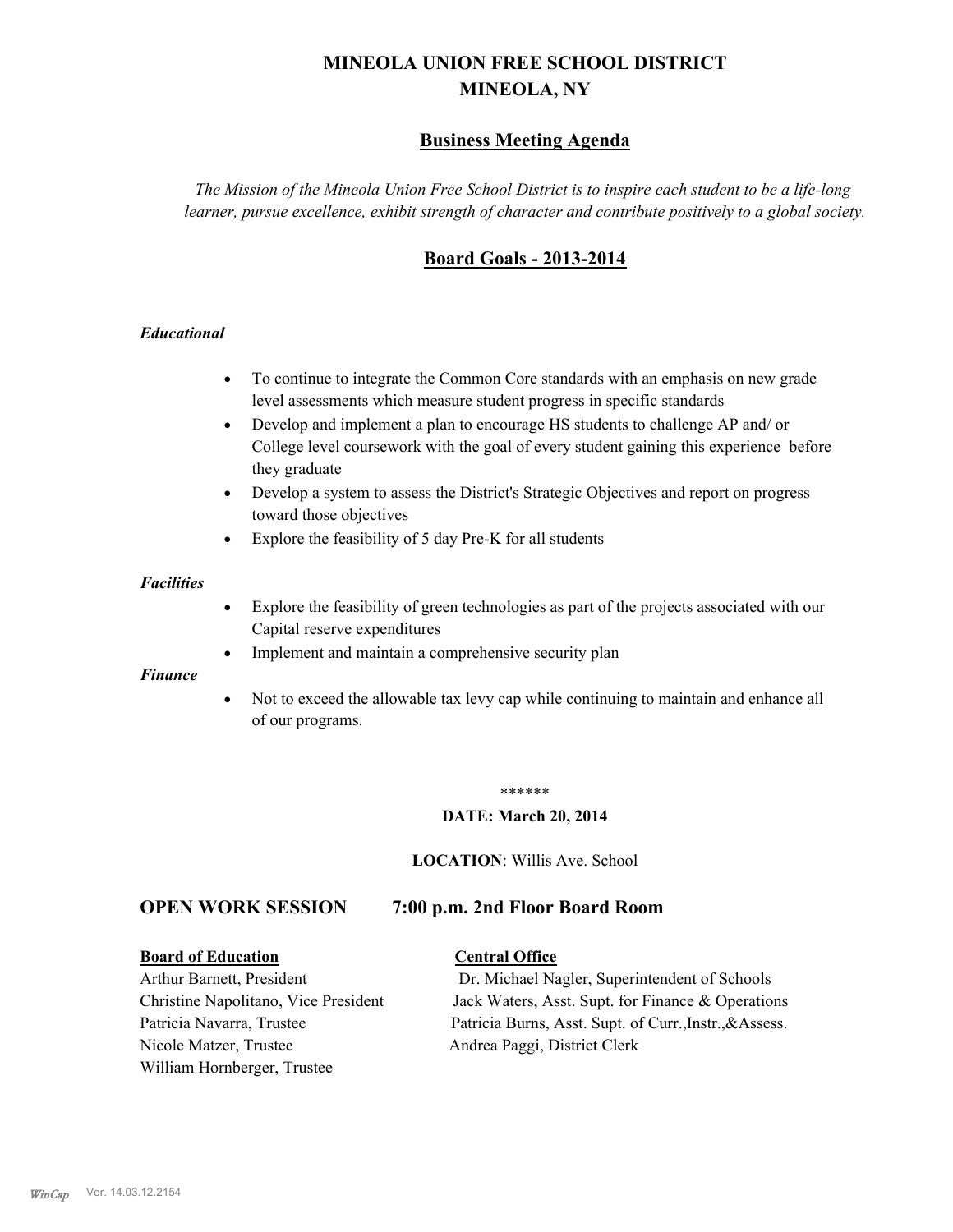**A. Call to Order B. Pledge of Allegiance C. Reading of Mission**

**D. Moment of Silent Meditation**

**E. Dais & Visitor Introductions**

**F. High School Student Organization Report**

# **G. BOE Reports**

- **a. Comments from Board Trustees**
- **b. Comments from Board President**
- **c. Comments from Superintendent**

**H. Old Business**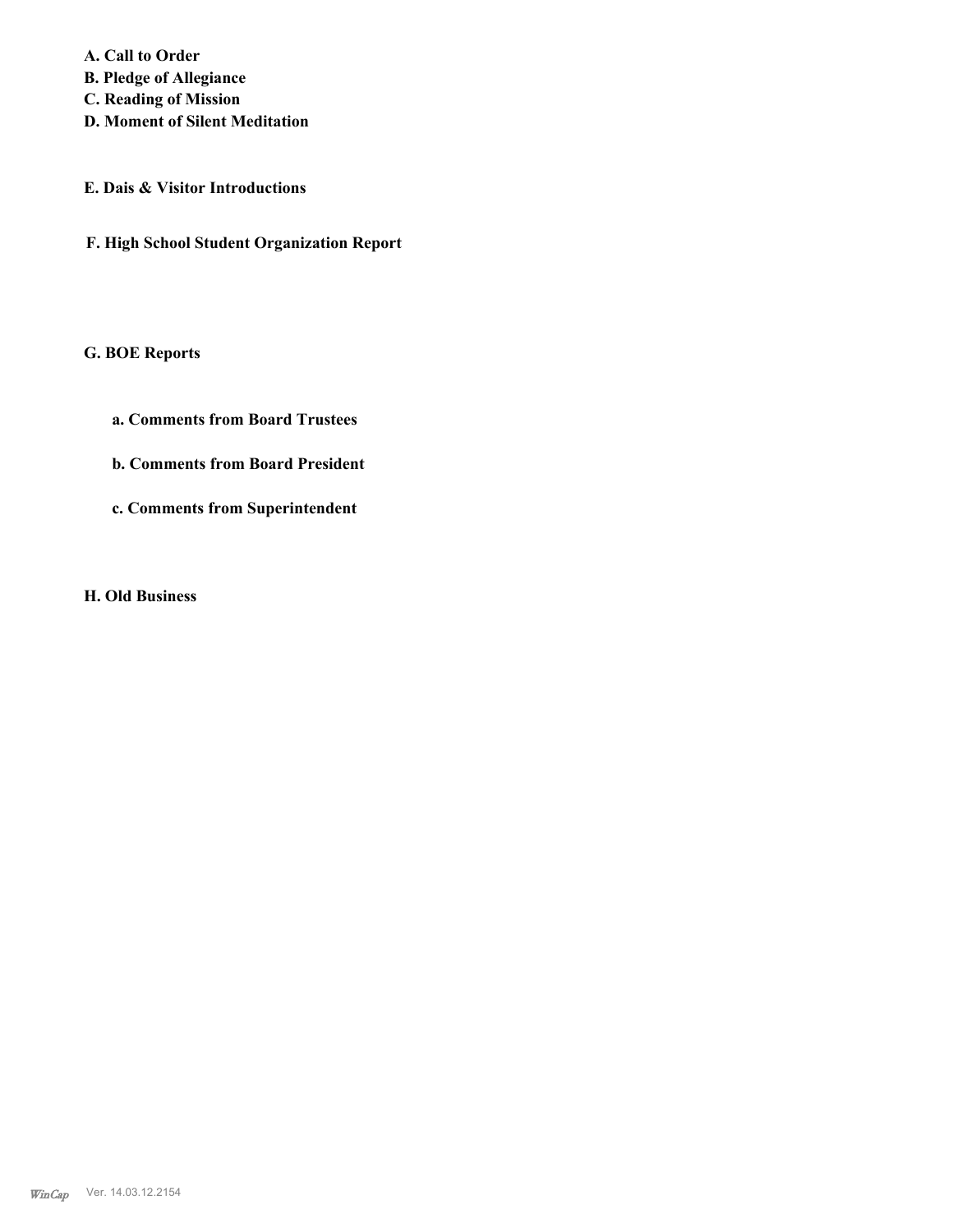## **I. New Business**

## **Annexed Standard Work Day and Reporting**

**RESOLUTION # 48 - WHEREAS,** the District has been advised that Resolution #2 adopted by the Board at the July 2, 2013 Reorganization Meeting pursuant to 2 NYCRR 315.4 ("Standard Work Day and Reporting Resolution") indicated a standard work day for the District Treasurer should also include the District Clerk despite the fact that both individuals participate in the District's time keeping system,

**NOW THEREFORE BE IT RESOLVED,** that the Board of Education of the Mineola UFSD hereby adopts the annexed Standard Work Day and Reporting resolution (RS 2417-A) in place and instead of the aforesaid Resolution  $# 2$ , and be it further

**RESOLVED,** that the Superintendent of Schools is authorized and directed to effect such changes in District records and reports as may be required as a result of the adoption of the foregoing resolution, including posting of such Resolution and submission to the NYS Employees' Retirement System as required by law.

| <b>Motion:</b><br>Second: |     |
|---------------------------|-----|
| Yes:                      | No: |
|                           |     |
|                           |     |
|                           |     |
|                           |     |
| Passed:                   |     |

## **Stipulation of Settlement**

**RESOLUTION #49- BE IT RESOLVED** that the Board of Education hereby authorizes the Superintendent of Schools to execute a Stipulation of Settlement with employee whose identity has been made known to the Board in Executive Session and the UPSEU, the contents of which have been reviewed by the Board in Executive session, and be it further

**RESOLVED,** that pursuant to the terms of said agreement, the Board of Education hereby approves the employee a medical leave of absence from April 4, 2014 until June 27, 2014 and hereby terminates said employee effective June 27, 2014.

| <b>Motion:</b> |  |
|----------------|--|
| Second:        |  |

**Yes: \_\_\_\_\_\_\_\_\_\_\_\_\_ No: \_\_\_\_\_\_\_\_\_\_\_\_\_**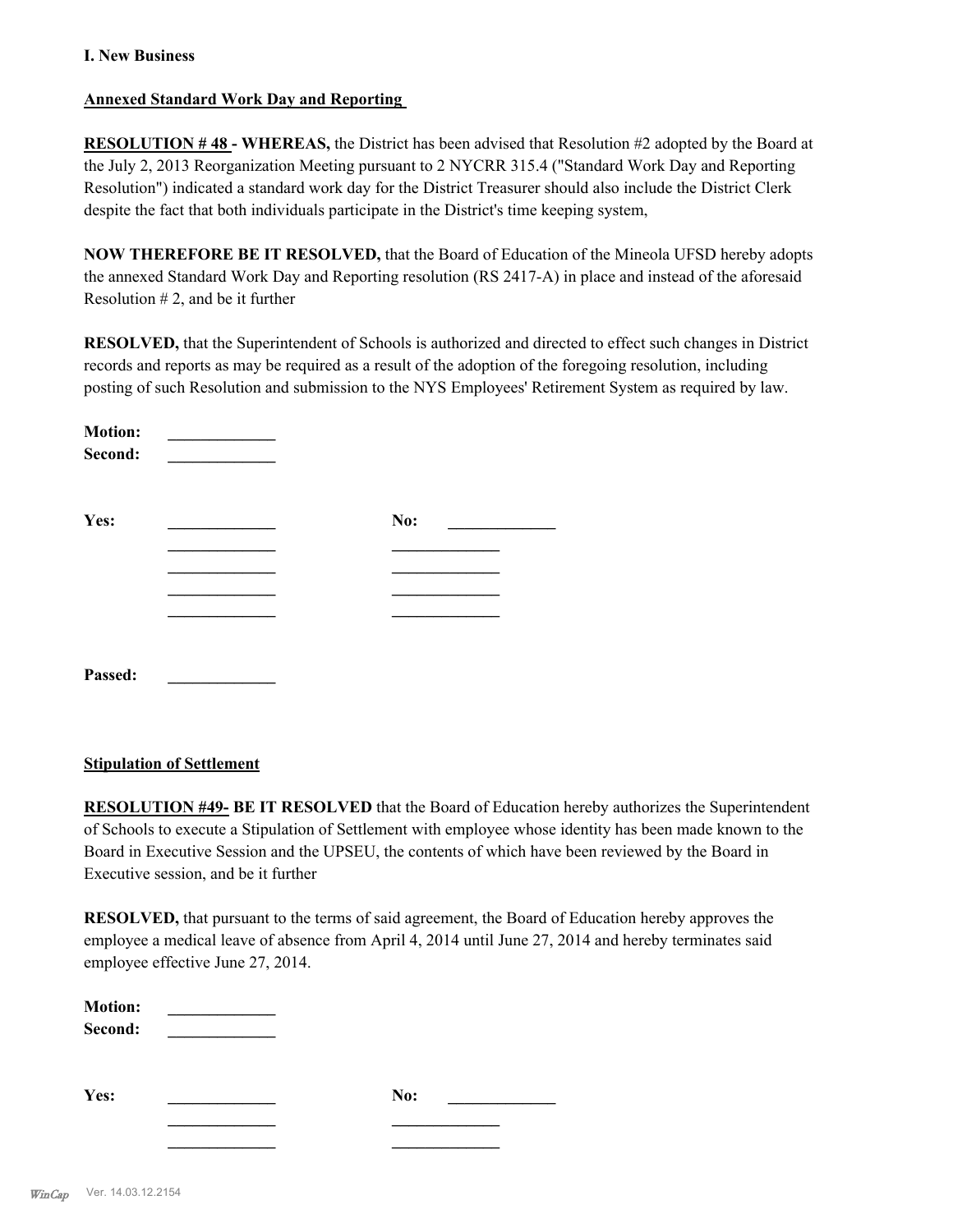| <b>Passed:</b> |  |  |
|----------------|--|--|

### **J. Consensus Agenda**

**RESOLUTION # 50-BE IT RESOLVED** that the Board of Education approves the consensus agenda items J.1.a. through J.6.b, as presented.

| <b>Motion:</b><br>Second: |     |
|---------------------------|-----|
| Yes:                      | No: |
|                           |     |
|                           |     |
|                           |     |

**\_\_\_\_\_\_\_\_\_\_\_\_\_ \_\_\_\_\_\_\_\_\_\_\_\_\_ \_\_\_\_\_\_\_\_\_\_\_\_\_ \_\_\_\_\_\_\_\_\_\_\_\_\_**

**Passed: \_\_\_\_\_\_\_\_\_\_\_\_\_**

## 1. **Accepting of Minutes**

That the Board of Education accepts the minutes of the February 27, 2014 Business Meeting as presented. a.

## 2. **Instruction**

- a. Appointments Instruction
- The Board of Education approves the appointment of Bridget Murphy, to the position of Principal for the 2014 Special Education Extended School Year Program, effective March 1, 2014. Salary: \$16,606 as per AMSA contract. 1.
- Appointment(S) Sub Teacher per diem b.

The Board of Education accepts the following individual(s) as Per Diem Substitute Teacher(s) for the current school year, at a daily rate of \$100.00 per day; and retirees at a daily rate of \$125.00 per day.:

| <b>EMPLOYEE NAME</b> | <b>EMPLOYEE CERTIFICATION</b>    |
|----------------------|----------------------------------|
| Ilyssa J. Shurgin    | <b>Physical Education</b>        |
| Arielle R. Sandler   | Childhood Education (Grades 1-6) |

## 3. **Instruction: Committee on Special Education**

a. That the Board of Education approves the CSE/CPSE/SCSE recommendations for programs and services for students with IEPs for the time period from 1/1/14- 1/31/14. Please be advised that all of the parents have received the student's IEP and a copy of their DUE process rights.

#### 4. **Instruction: Contracted**

a. That the Board of Education accepts the Special Education Services Contract for a Parentally Placed student between Carle Place UFSD and the Mineola UFSD for the 2013- 2014 school year.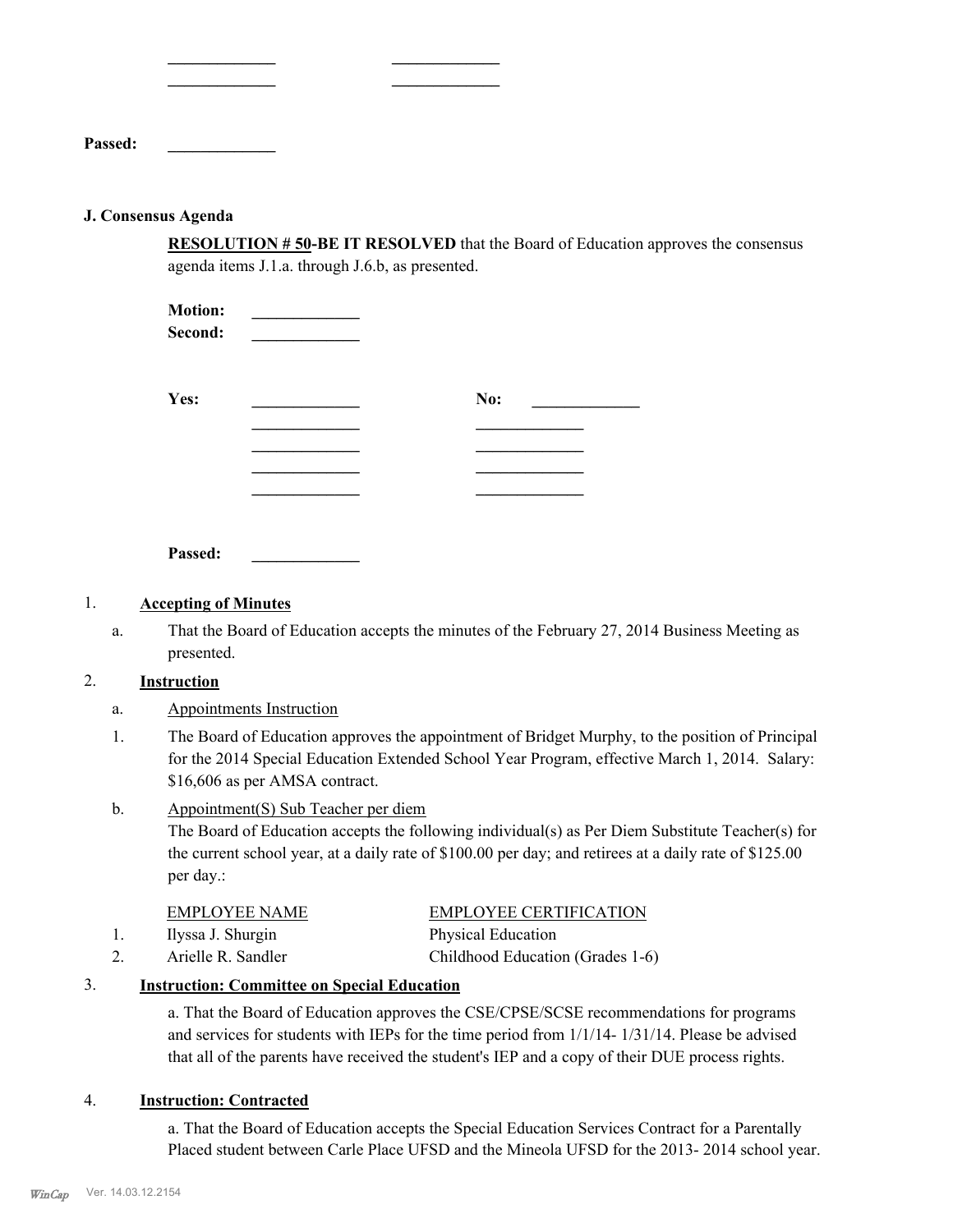b. That the Board of Education accepts the Special Education Services Contract for a Parentally Placed student between Merrick UFSD and the Mineola UFSD for the 2013- 2014 school year.

c. That the Board of Education accepts the Special Education Services Contract for a Parentally Placed student between North Bellmore UFSD and the Mineola UFSD for the 2013- 2014 school year.

d. That the Board of Education accepts the Special Education Services Contract for a Parentally Placed student between Syosset School District and the Mineola UFSD for the 2013- 2014 school year.

e. That the Board of Education accepts the Special Education Services Contract for a Parentally Placed student between Plainview- Old Bethpage Central and the Mineola UFSD for the 2013- 2014 school year.

f. That the Board of Education accepts the Special Education Services Contract for a Parentally Placed student between Roslyn UFSD and the Mineola UFSD for the 2013- 2014 school year.

g. That the Board of Education accepts the Special Education Services Contract for a Parentally Placed student between South Huntington UFSD and the Mineola UFSD for the 2013- 2014 school year.

h. That the Board of Education accepts the Special Education Services Contract for a Parentally Placed student between North Shore Central and the Mineola UFSD for the 2013- 2014 school year.

i. That the Board of Education accepts the Special Education Services Contract for a Parentally Placed student between Half Hollow Hills Central and the Mineola UFSD for the 2013- 2014 school year.

j. That the Board of Education accepts the Special Education Services Contract for a Parentally Placed student between Herricks UFSD and the Mineola UFSD for the 2013- 2014 school year.

k. That the Board of Education accepts the Special Education Services Contract for a Parentally Placed student between Cold Spring Harbor School District and the Mineola UFSD for the 2013- 2014 school year.

l. That the Board of Education accepts an agreement between the Mineola UFSD and Carmen Colon, consultant from Bank Street College of Education, to work with Principals and Teachers for the 2013- 2014 school year.

m. That the Board of Education accepts the Consultant Services Contract between South Oaks Hospital and the Mineola UFSD for the 2014- 2015 school year.

# 5. **Civil Service**

# a. Leave(s) of Absence

- That the Board of Education approve a paid Medical Leave of Absence to Janette Stoner, Teacher Aide at the Middle School, effective March 6, 2014. Due to a back injury, she will be out for approximately six weeks. 1.
- That the Board of Education approve a paid Medical Leave of Absence to attend to family medical issues to Lynda Monez, Sr. Library Clerk at the Middle School, effective March 18, 2014 through April 3, 2014. 2.
- b. Salary Adjustment
- That the Board of Education approve the salary adjustment of Joan DiFranco, from a Greeter at Jackson Avenue School with a salary of \$13.41 per hour, to a One-to-One Aide at Hampton Street School at a salary of \$16.89 per hour, on Step 7, effective 03/10/2014. 1.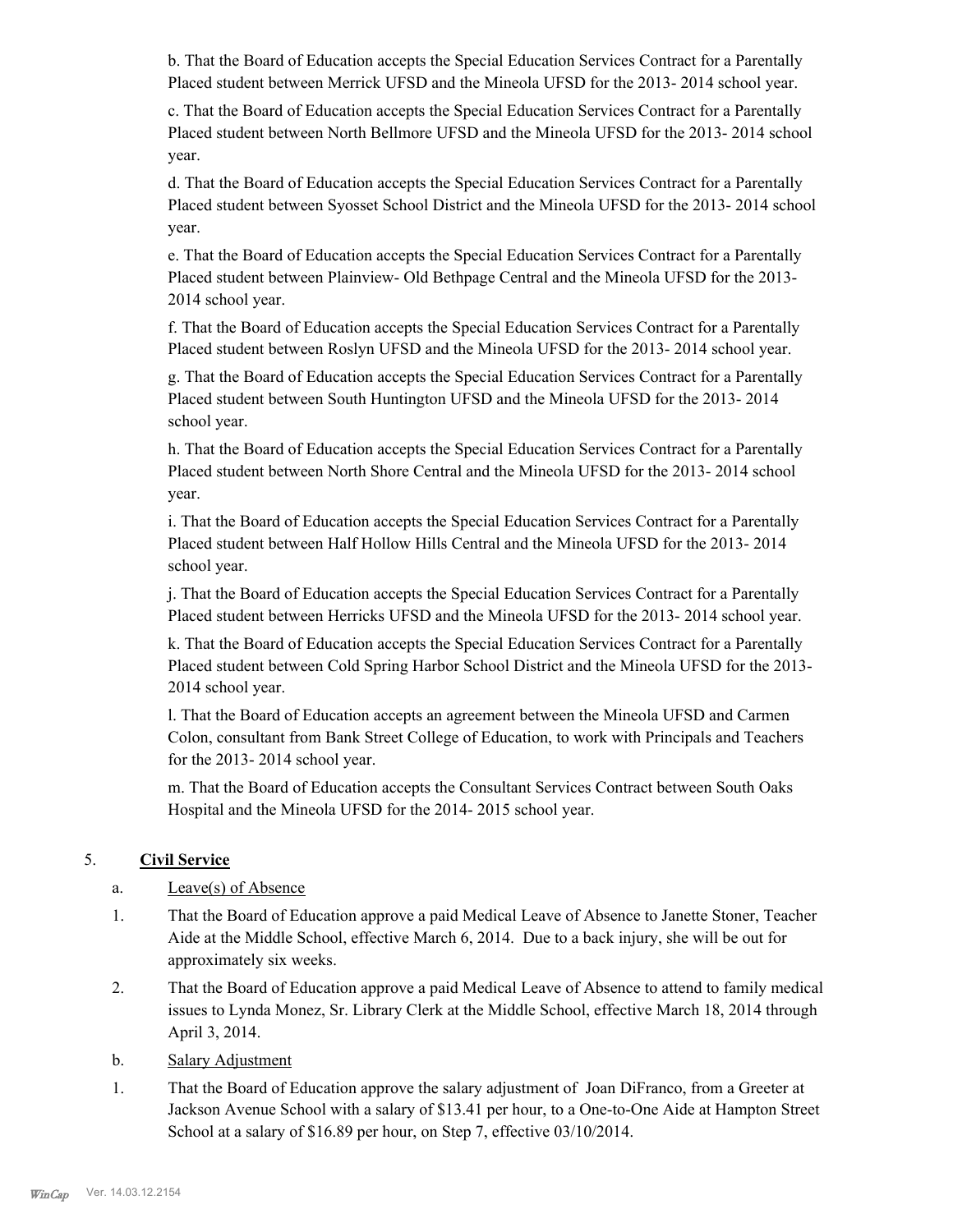# 6. **Business /Finance**

## a. **Treasurer's Report**

That the Board of Education accepts the Treasurer's report for the period ending January 31, 2014 and directs that it be placed on file.

## b. **Approval of Invoices and Payroll**

That the Board of Education accepts the Invoices and Payroll for the period ending December 31, 2013

| General Warrant #15    | February 12, 2014 | \$1,116,434.11 |
|------------------------|-------------------|----------------|
| General Warrant $# 16$ | February 26, 2014 | \$1,031,214.01 |

## **TOTAL EXPENSES \$2,147,648.12**

PAYROLL # 15 & # 16

| General | \$4,017,853.31 |
|---------|----------------|
| F Fund  | \$68,155.81    |

## **TOTAL PAYROLL \$4,086,009.12**

### **K. Superintendent's Report**

Superintendent of Schools' Reports for 3/20/14 Presentations:

- 1. Facilities Report
- 2. Transportation Report
- 3. Budget Update

Superintendent Comments

## **L. Public Comments**